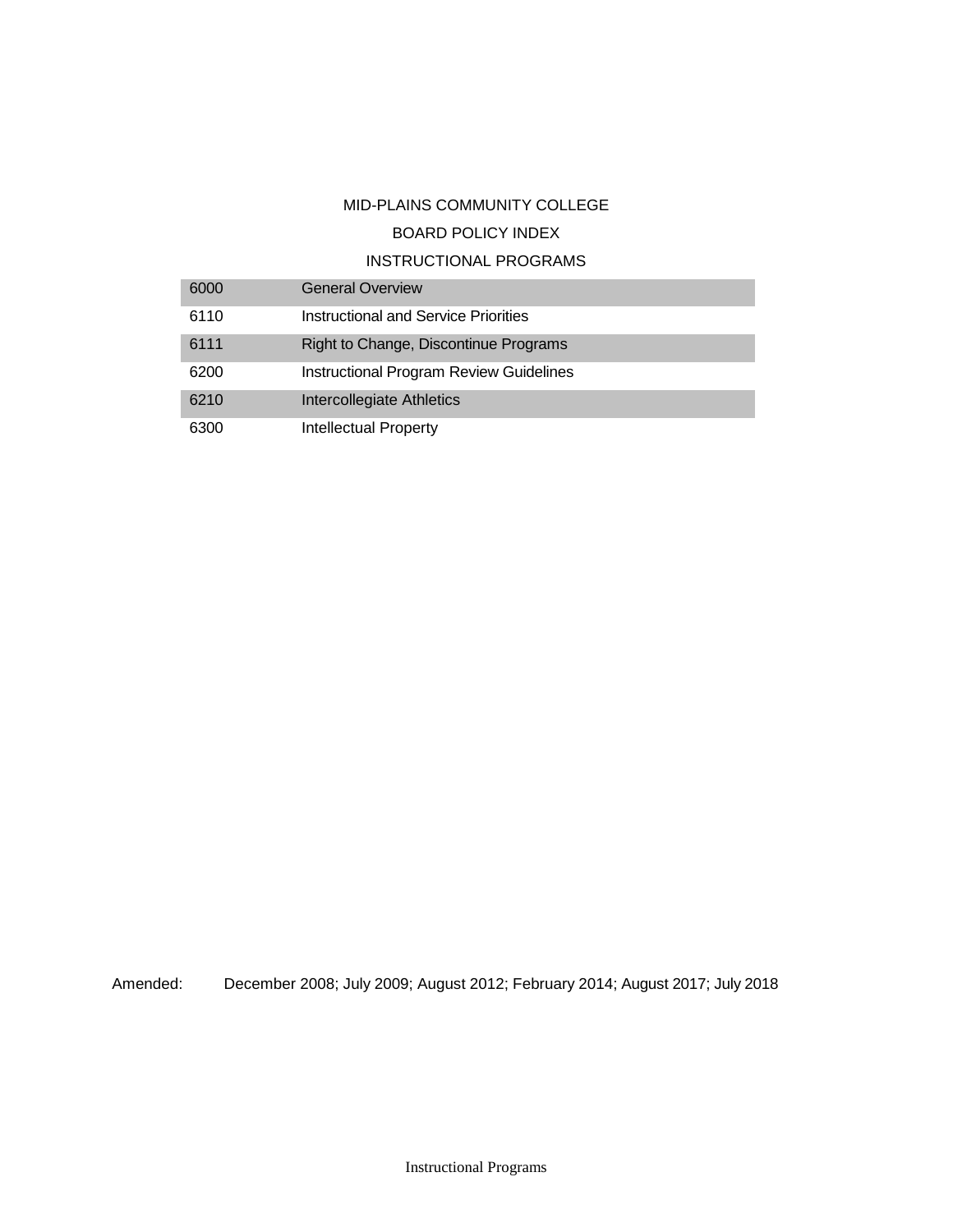# INSTRUCTIONAL PROGRAMS General Overview

The Board of Governors of Mid-Plains Community College (MPCC) shall promote the highest standard for instructional programs, performance of faculty, and service to students.

The Board of Governors shall delegate to the President or designee, the responsibility to have appropriate course syllabi and determine appropriate term length, hours and dates of course offerings.

Amended: March 2001; March 2012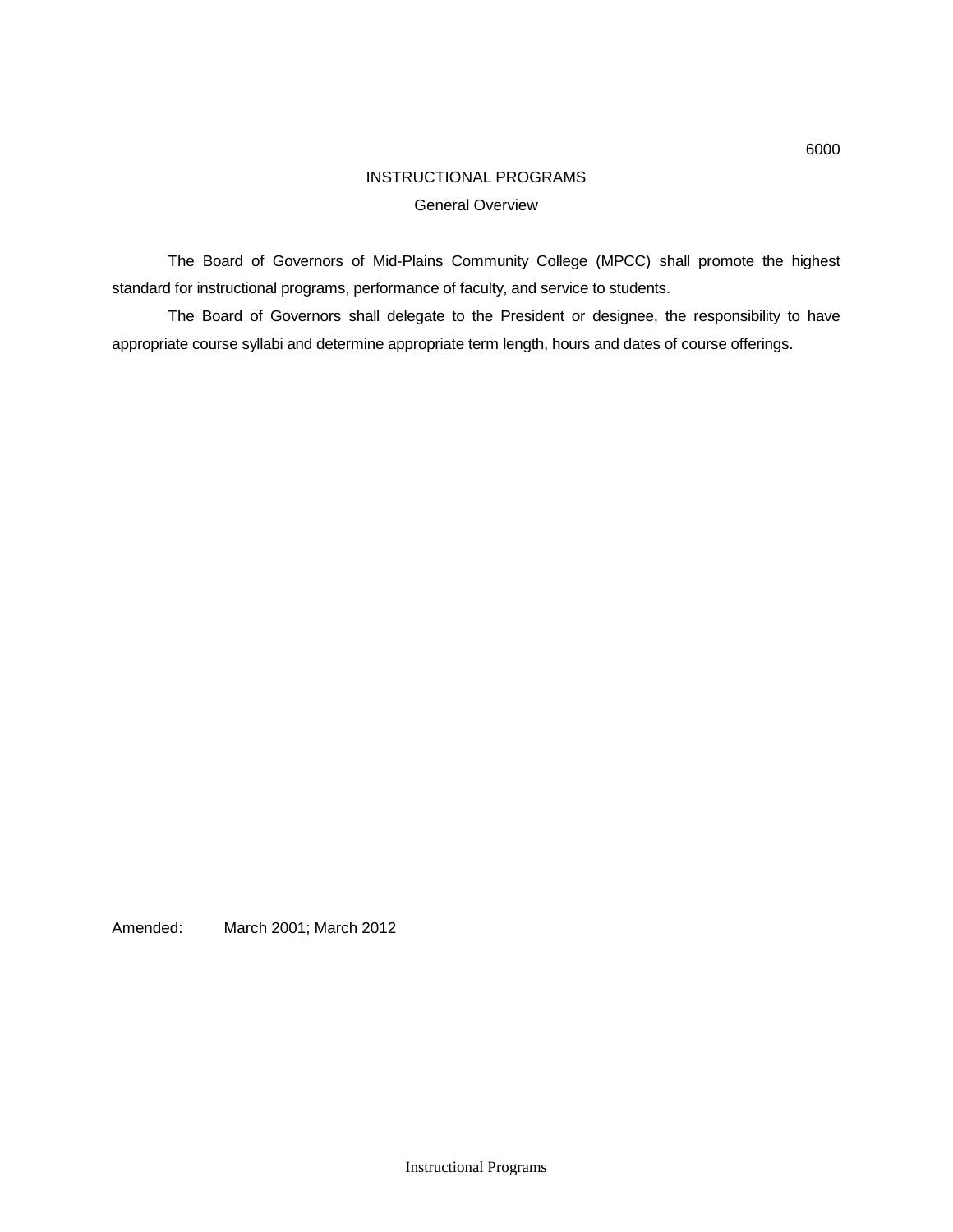## INSTRUCTIONAL PROGRAMS

## Instructional and Service Priorities

Mid-Plains Community College (MPCC) endeavors to provide educational services to meet the needs of all students and to that end offers the following instructional and service priorities:

- 1. Applied technology and occupational education and, when necessary, foundations education Transfer education, including general academic transfer programs, or applied technology and occupational programs which may be applicable to the first two years of a bachelor's degree program, and, when necessary, foundations education
- 2. Public service, particularly adult continuing education for occupations and professions, economic and community development focused on customized occupational assessment and job training programs for businesses and communities, and avocational and personal development courses
- 3. Applied research

Amended: March 2001; August 2012; August 2017 Legal Reference: 85-962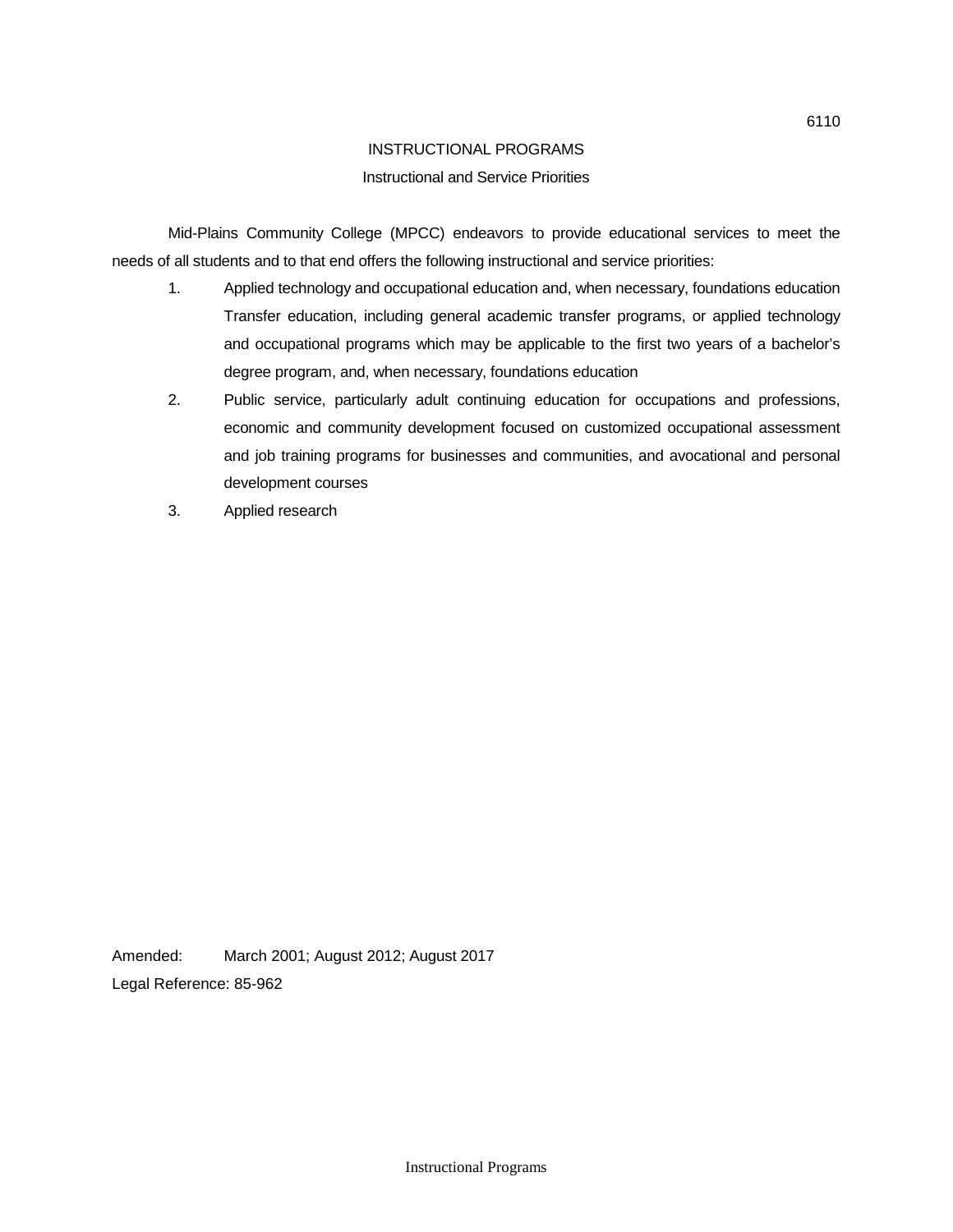### INSTRUCTIONAL PROGRAMS

## Right to Change, Discontinue Programs

Acceptance of registration by the Mid-Plains Community College (MPCC) and admission to any instructional program therein does not constitute a contract or warranty that the MPCC will continue indefinitely to offer the instructional program in which a student has enrolled. MPCC expressly reserves the right to (1) change, (2) phase out, or (3) discontinue any instructional program.

It shall be within the authority of Executive Administration to make decisions regarding the changing of instructional programs which do not require the sanction of the Coordinating Commission for Postsecondary Education and to make recommendations or proposals to the MPCC Board of Governors regarding the phasing out or discontinuance of instructional programs. The Board of Governors reserves the authority to phase out or discontinue instructional programs. Once the Board of Governors has authorized the discontinuance of a program, the program will be discontinued only when currently enrolled students have had a reasonable opportunity to complete the program.

The listing of courses contained in any MPCC catalog or schedule is by way of announcement only and shall not be regarded as an offer of contract. MPCC expressly reserves the right to:

- 1. Add to or delete courses from its offerings,
- 2. Change times or locations of courses or programs,
- 3. Change academic calendars without notice,
- 4. Cancel any course for insufficient registrations, or
- 5. Revise or change rules, charges, fees, schedules, course requirements for degrees and any other policy or regulation affecting students, including, but not limited to, evaluation standards, whenever the same is considered to be in the best interests of MPCC.

Adopted: July 2001

Amended: March 2012; February 2014; July 2018

Legal Reference: Nebraska Revised Statute 85-1511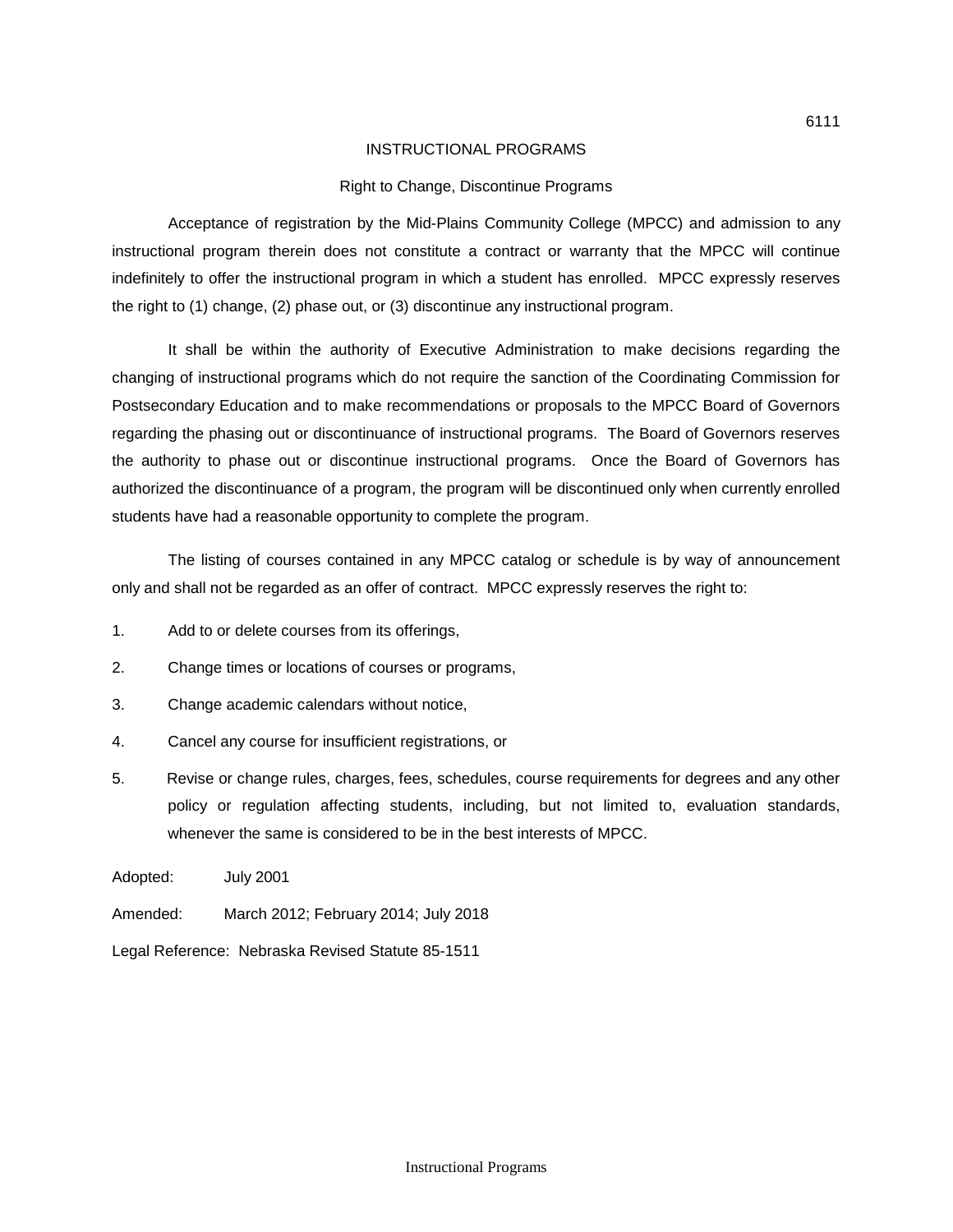## INSTRUCTIONAL PROGRAMS

## Instructional Program Review Guidelines

The Board of Governors shall receive program reviews on all programs offered at Mid-Plains Community College (MPCC). Such review shall include the following data and shall be conducted as follows:

- A. A count of the average number of formal awards made for each instructional program for the previous five years.
- B. The average number of student semester credit hours per Full Time Equivalent (FTE) faculty and the Reimbursable Educational Units (REU's) for each instructional program for the previous five years.
- C. Such other data as may be requested by the Board of Governors shall be provided.
- D. Where academic transfer programs exist, academic transfer and general academic support courses shall be evaluated in the aggregate as a single instructional program.
- E. Where only vocational programs exist, academic support courses shall be evaluated in the aggregate as a single specialized offering in a vocational program. Vocational programs shall be evaluated at the program level as defined by Integrated Post Secondary Education Data System (IPEDS), Nebraska Educational Data System (NEDS) classification structures.
- F. Each instructional program shall be evaluated at least once every seven years and presented to the Board prior to submitting to the Coordinating Commissions for Post Secondary Education.
- G. Programs with low enrollments, graduates, or student FTE shall be reviewed annually by the Board of Governors.
- H. Additional information to be used in projections of program viability may include:
	- 1. Specific needs of the State of Nebraska relative to the program offered and the effect discontinuance of the program would have upon access to programs of the type being reviewed.
	- 2. Trends and projections of degrees and student credit hour production.
	- 3. Current student demand.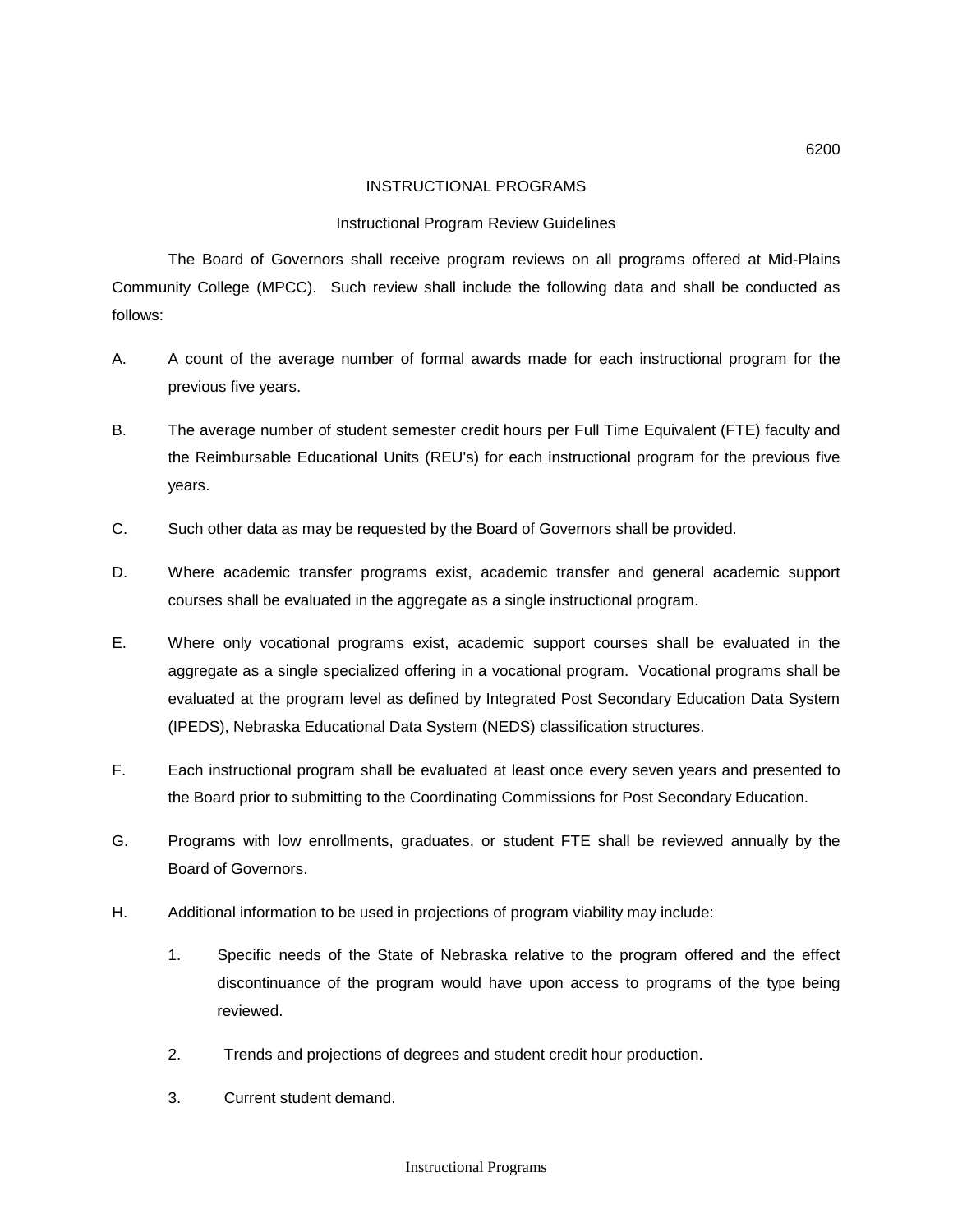- 4. Performance of graduates on placement tests and the ability of such graduates to obtain employment or admission for advanced study.
- 5. Support for the program in terms of instruction, equipment, supplies, library resources, and physical facilities.
- 6. The relationship of the program to the role and mission of the institution which offers the program.
- 7. Pertinent accreditation standards and laboratory restrictions.
- 8. The cost of continuing the program or the cost savings if such program is eliminated.

Amended: March 2001; March 2012; February 2014; August 2017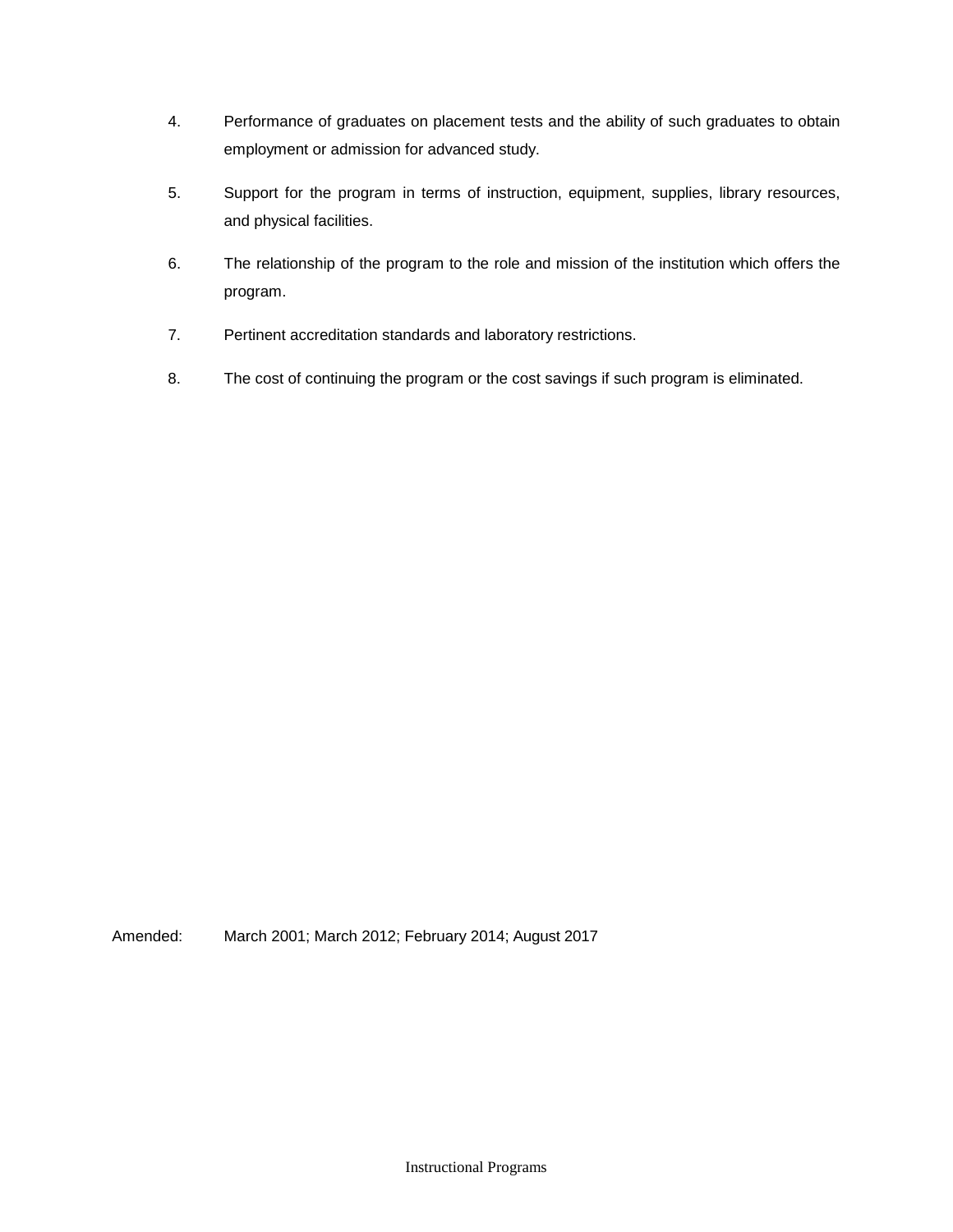# INSTRUCTIONAL PROGRAMS Intercollegiate Athletics

The Mid-Plains Community College (MPCC) shall comply with all National Junior College Athletic Association and Nebraska Community College Athletic Conference rules and regulations and Federal and State law.

All athletic association and conference affiliations shall require the approval of the Board of Governors. Any athletic programs, which are to be added to or deleted from the existing programs, shall require Board of Governors approval.

Amended: March 2001; September 2004; March 2012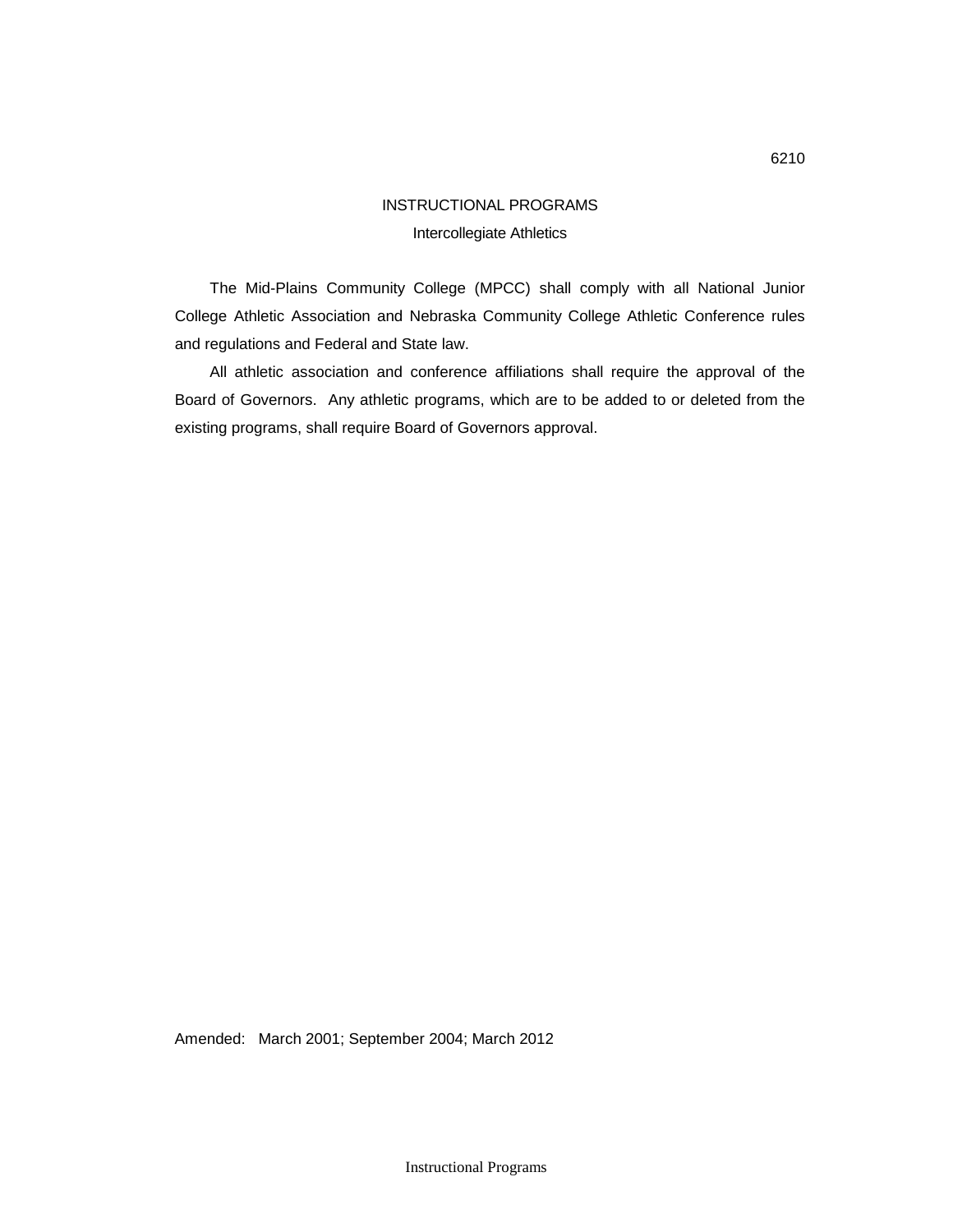#### PERSONNEL – ALL

#### Intellectual Property

#### Definitions:

Intellectual Property. Intellectual property includes anything that is patentable, copyrightable, or otherwise marketable. This includes, but is not limited to, inventions, books, articles, study guides, syllabi, workbooks or manuals, bibliographies, instructional packages, tests, video or audio recordings, films, slides, transparencies, PowerPoint presentations, charts, other graphic materials, photographic or similar visual materials, film strips, multimedia materials, online course work, three-dimensional materials, exhibits, and computer software. Intellectual property is intended to apply to all creative works regardless of the media in which they are distributed or the nature of their technological manifestations, now known or later developed.

Ownership of Intellectual Property:

When intellectual property is developed on the employee's own initiative, outside the scope of his or her Mid-Plains Community College (MPCC) responsibilities, and without any reliance on MPCC support, MPCC will not claim ownership rights for that intellectual property.

Where the intellectual property bears a reasonable relationship to the person's employment at MPCC, prior to creating the intellectual property, a written agreement must be entered into with the President or designee.

If the intellectual property is to be copyrighted or patented, the employee and MPCC shall enter into a contract specifying topics including but not limited to sharing ownership, royalty payments, costs, marketing, etc. Prior to creating the intellectual property, the employee shall disclose in writing to the President the employee's intention to develop any intellectual property that has commercial applications and for which there is intent to copyright or patent the intellectual property.

When the intellectual property bears a reasonable relationship to the person's employment responsibilities at MPCC, the employee and MPCC shall jointly own the intellectual property rights.

If the intellectual property is to be copyrighted or patented, the employee and the College MPCC shall enter into a contract specifying topics including but not limited to sharing ownership, royalty payments, costs, marketing, etc.

Prior to creating the intellectual property, the employee shall disclose in writing to the President the employee's intention to develop any intellectual property that has commercial applications and for